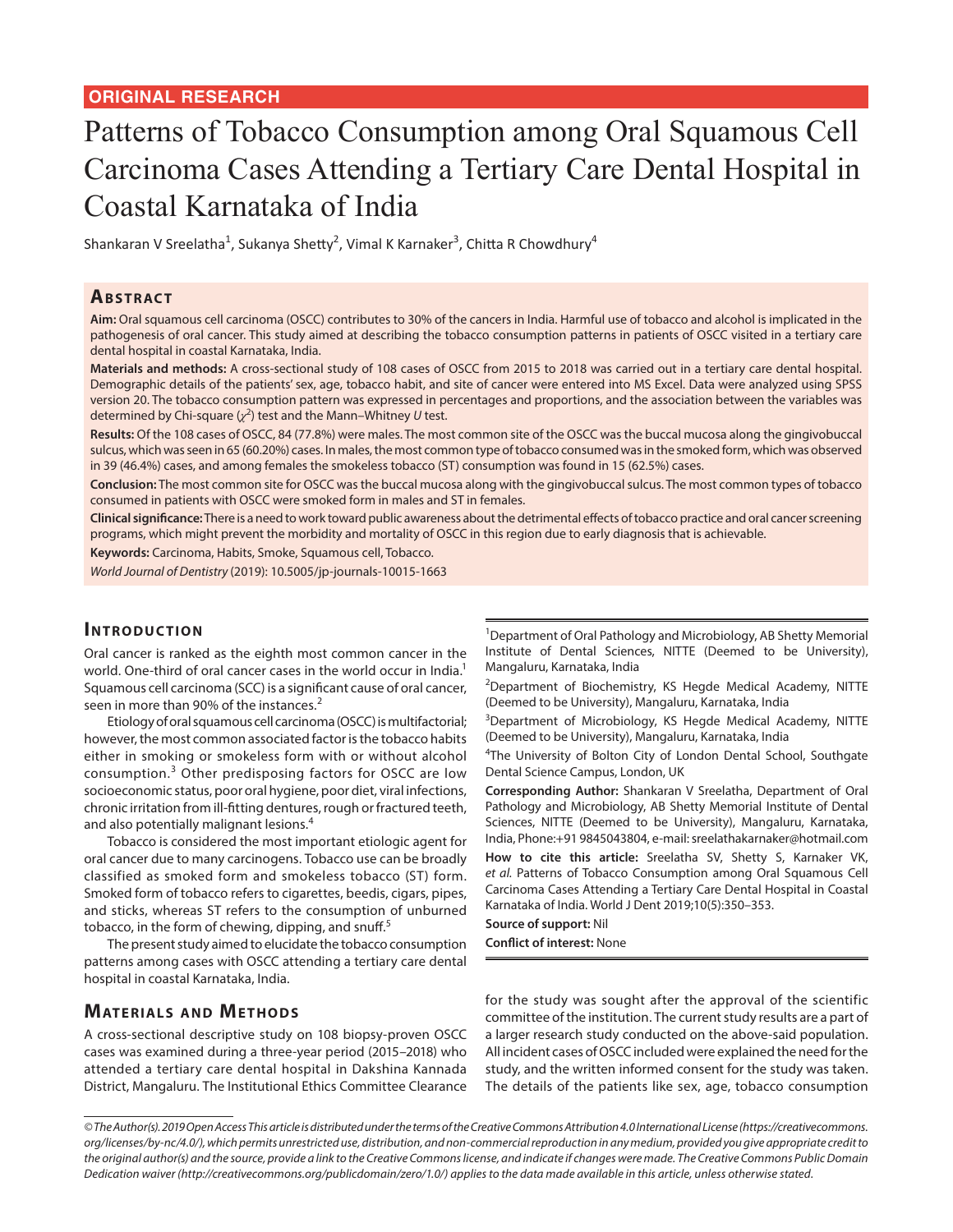pattern, and oral cancer sites were entered into a pretested semistructured questionnaire. The principal investigator/first author collected the details from the participants in local language (Kannada/Malayalam) after obtaining the written informed consent.

# **STATISTICAL ANALYSIS**

The data were entered into a computerized Excel spreadsheet analyzed using SPSS version 20. Descriptive statistics were used to summarize the data regarding demographic variables such as sex, site of OSCC, and tobacco consumption patterns in terms of percentages and proportions. Quantitative variables of age and duration of consumption of tobacco products were summarized as mean and SD. The association of sociodemographic variables and the tobacco consumption patterns were assessed using Chi-square tests. The differences in the duration of the consumption of tobacco and the variables were determined using the Mann–Whitney *U* test.

# **RESULTS**

A total of 108 OSCC patients were included in the study of which 84 (77.8%) were males and 24 (22.2%) were females. The age of the male patients varied from 31 years to 75 years with a mean  $\pm$  SD of 55.75  $\pm$  9.69 years, and the age of female patients ranged from 42 years to 75 years with a mean  $\pm$  SD of 58.39  $\pm$  8.94 years. The median age of presentation of the oral carcinoma among males patient was 55 (46.5–63.00) years and in females it was 58.25 (51.0–64.75) years. The age groups and sex of the patients with oral cancer did not differ significantly.

The most common site for OSCC was the buccal mucosa along the gingivobuccal sulcus, which was seen in 65 (60.2%) cases as depicted in Table 1. The other areas where oral cancer was seen were tongue (13; 12.04%), palate (5; 4.62%), and other locations (25; 23.14%). Among the 25 cases who are grouped as others, the sites involved are combinations of buccal mucosa and alveolus (3 cases), commissure and buccal mucosa (4 cases), and alveolus and hard palate (2 instances). The combinations of buccal mucosa and palate, tongue and floor of the mouth, alveolus and tongue, and alveolus and vestibule are the sites of OSCC for one case each. The sites of the remaining 12 of the 25 cases were the floor of the mouth (6 cases), lip (2 cases), and mandibular alveolus (4 cases).

The association between the site for oral cancer and gender is reported in Table 2. As shown in Table 2, for 55.9% (47) males and 75% (18) females, the most common site was buccal mucosa and gingivobuccal sulcus.

Among the cases of OSCC of the tongue, 10 (11.9%) were men and 3 (12.5%) were women. Among the cases of OSCC of the palate, only males were seen to be present that comprised 5 cases (6%). Males (22; 26.2%) outnumbered females (3 cases; 12.5%) in all other sites also. The location of oral cancer was comparable among males and females in the study population.

**Table 1:** Site of OSCC among OSCC patients (*n* = 108)

| Site                                     | Frequency n (%) |
|------------------------------------------|-----------------|
| Buccal mucosa along gingivobuccal sulcus | 65 (60.20)      |
| Tongue                                   | 13 (12.04)      |
| Palate                                   | 5(4.62)         |
| Others                                   | 25(23.14)       |
| Total                                    | 108 (100.0)     |

All the 108 cases of OSCC reported the use of tobacco products. The sex-wise preference for tobacco products is given in Table 3. Among the males, the most common form of tobacco consumption was in smoked form (39; 46.4%), and among the females, there was a higher usage of ST (15; 62.5%). The smoked form was beedis and cigarettes and the smokeless form was paan and gutka.

The median age of intake of tobacco products, that is duration of consumption of the products, was comparable in both the sexes. The median number of years of tobacco product intake was 25.0 (18.5–30.0) among males and 25.0 (15.0–35.0) years among females too. However, these differences in consumption of tobacco products were not found to differ significantly among both sex groups, as shown in Table 4.

The self-reported use of alcohol in combination with tobacco was discovered in 17 (15.7%) cases of oral cancer, of which 15 (88.2%) were males and 2 (11.8%) were females. However, these differences were not found to be differing statistically among males and females.

As seen in Table 5, there was a statistically significant difference in the pattern of tobacco consumption and the site of the OSCC in the population. The individuals who consumed tobacco in the smoked form were found to have OSCC in buccal and gingivobuccal sulcus than individuals who consumed ST or used both types. Oral squamous cell carcinoma occurring at other sites showed smokeless form of tobacco consumption than smoked form or both.

#### **Dis c u s sio n**

Oral cancer in India forms approximately 30% of all cancers.<sup>3</sup> According to Globocan, the 2018 report estimated that new cases

#### **Table 2:** Site and gender among OSCC patients

|                                                 | Sex n (%)  |                |  |
|-------------------------------------------------|------------|----------------|--|
| Site                                            | Males      | <b>Females</b> |  |
| Buccal mucosa and gingival<br>vestibular mucosa | 47 (55.90) | 18 (75.0)      |  |
| Tongue                                          | 10 (11.9)  | 3(12.5)        |  |
| Palate                                          | 5(6.0)     | 0(0.0)         |  |
| Others                                          | 22(26.2)   | 3(12.5)        |  |
| Total                                           | 84 (100.0) | 24 (100.0)     |  |

| Type of tobacco  | Sex frequency n (%) |            |             |
|------------------|---------------------|------------|-------------|
| product consumed | Male                | Female     | Total n (%) |
| <b>Smokeless</b> | 34 (40.5)           | 15(62.5)   | 49 (45.4)   |
| Smoked           | 39 (46.4)           | 8(33.3)    | 47 (43.5)   |
| <b>Both</b>      | 11(13.1)            | 1(4.2)     | 12(11.1)    |
| Total            | 84 (100.0)          | 24 (100.0) | 108 (100.0) |

#### **Table 4:** Sex difference in the duration of use of tobacco products

|                                                 | Sex median (IQR) |                                   |         |                 |
|-------------------------------------------------|------------------|-----------------------------------|---------|-----------------|
|                                                 | Male             | Female                            |         | T value p value |
| Median<br>duration<br>of tobacco<br>product use |                  | 25.0 (18.5-30.0) 25.0 (15.0-35.0) | $-0.18$ | 0.857           |
| Mann-Whitney U test, p value-0.05               |                  |                                   |         |                 |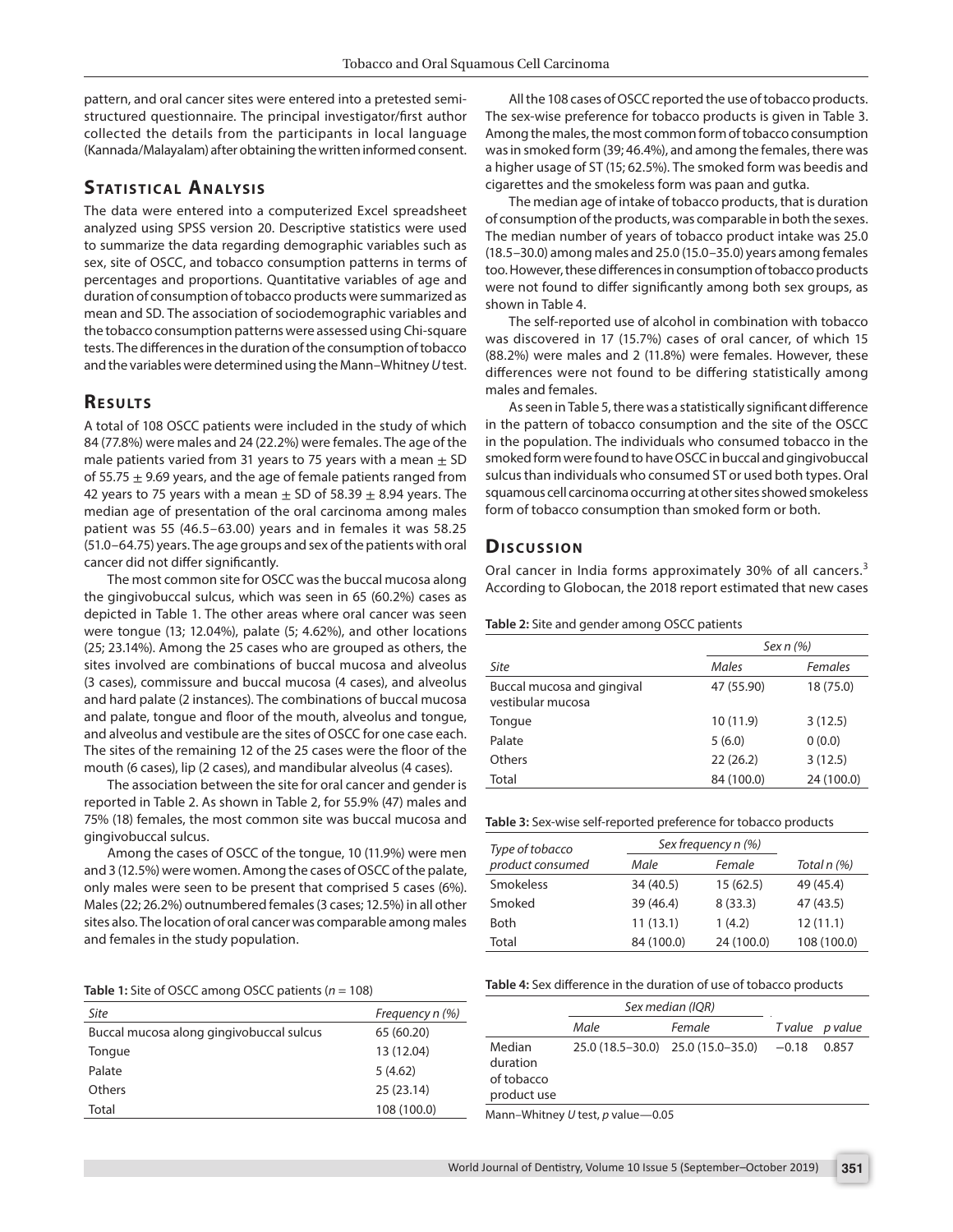|                                           | Habit      |                  |            |             |         |          |
|-------------------------------------------|------------|------------------|------------|-------------|---------|----------|
| OSCC site                                 | Smoked     | <b>Smokeless</b> | Both       | Total       | T value | p value  |
| Buccal mucosa and<br>gingivobuccal sulcus | 37 (56.9%) | 23 (35.4%)       | $5(7.7\%)$ | 65 (60.2%)  | 9.002   | $0.011*$ |
| <b>Others</b>                             | 12 (27.9%) | 24 (55.8%)       | 7(16.3%)   | 43 (39.8%)  |         |          |
| Total                                     | 49 (45.4%) | 47 (43.5%)       | 12 (11.1%) | 108 (100.0) |         |          |

Chi-square test, \**p* value < 0.05

of oral cancer are estimated to be 1,19,992 and has resulted in 72,616 deaths. In general, men suffer and die more from oral cancer than women.<sup>5</sup>

Cancer epidemic has one of the highest numbers in India, nearly 30% of oral cancer cases in the world.<sup>1</sup> Squamous cell carcinoma is defined as a "malignant epithelial neoplasm exhibiting squamous differentiation as characterized by the formation of keratin and the presence of intercellular bridges."6

Tobacco is the major cause of premature death globally. It is reported that there are more than 1.3 billion smokers worldwide. World Health Organization (WHO) reports that 6.4 million deaths and hundreds of billions of dollars of economic damage worldwide each year are reported due to tobacco consumption. By 2030, worldwide tobacco consumption is predicted to kill more than 8 million people each year, most of which will occur in lower-income developing countries.<sup>7</sup>

In the present study, there were more males than females indulged in tobacco habit, and this finding is consistent with other studies by Singh et al.<sup>8</sup> and Mehrotra et al.<sup>9</sup> This is because males have greater access to tobacco products due to peer pressure and availability and even the social taboo on the usage of tobacco products is lesser in males compared to females.

Oral cancer is a chronic disease. Our study showed most common presentation in the age group of 51–60 years that comprised 44% of cases, hence our study was consistent with the research done by Nirmala et al.<sup>10</sup> who showed that 39% belonged to the age group of 50–59 years and Tandon et al. also showed that 39.5% $11$  were patients above 50 years old. However, our study was contradictory to the previous study done by Singh et al.<sup>8</sup> where the majority of patients were in the age group of 40–49 (25.2%), and Smitha et al. also showed that the majority belonged to 60 years (33.9%).<sup>12</sup> Most of the males and female cases were in fifth to sixth decade of life at the time of diagnosis of carcinoma. However, in Singh et al.<sup>8</sup> showed that there were more males in the fourth decade, and females were more common in the fifth decade of life.

In our analysis, the most common site was buccal mucosa and gingivobuccal sulcus. A study done by Smitha et al.12 also showed that the site commonly affected was the gingivobuccal area.

In our study, smoked tobacco was the most commonly used practice among males (46.4%); however, in females, it was ST (62.5%). Our results were not consistent with the findings of Krishna et al.,<sup>13</sup> who reported ST chewing as the most prevalent habit in North India.

The sex-wise distribution of the patients with OSCC revealed that the most common form of tobacco consumption was smoked in males and smokeless in females. This finding is similar to the results obtained by Singh et al.,<sup>8</sup> who reported that the smokeless form of tobacco was significantly associated with OSCC in women.

Amount of tobacco consumption is directly proportional to the early occurrence of carcinoma. Buccal mucosa and gingivobuccal sulcus (GBS) were the most affected sites both in males (49%) and females (40%). These findings are consistent with other studies.

Tandon et al. in their study showed that the most common anatomical site was buccal mucosa (31.47% of the population).<sup>11</sup> Placement of tobacco quid in the gingivobuccal sulcus region is implicated in the development of carcinoma. This finding was in synchrony with the study done by Smitha et al.<sup>12</sup> A report submitted by India Project Team of the International Cancer Genome Consortium observed that gingivobuccal sulcus tumors were associated with both smokeless and smoked tobacco and also indulgence with alcohol habit.<sup>14</sup>

Smokeless tobacco in the oral cavity results in the production of reactive oxygen species (ROS) and free radicals. These free radicals and ROS damage the normal DNA and RNA, leading to genotoxicity and carcinogenic effects eventually causing oral cancer.<sup>15</sup> The limitations of the study is that it is self-reported habits of individuals with OSCC, which could have been prone to recall bias.

# **CONCLUSION**

The present study shows that tobacco consumption was seen among all the cases of OSCC, which was most commonly seen in the buccal mucosa and the gingivobuccal sulcus. Male patients of OSCC most commonly used the smoked form, whereas female patients consumed the smokeless form of tobacco. Health awareness and health education regarding hazards of tobacco consumption to the individuals should be started at an early age so that cancer burden and other tobacco-related health issues could be mitigated in the future.

### **ACKNOWLEDGMENT**

I sincerely thank Dr Ankeeta Menona J from the Department of Community Medicine, KS Hegde Medical Academy, for all the support and statistical work.

### **Re f e r e n c e s**

- 1. Coelho KR. Challenges of the oral cancer burden in India. J Cancer Epidemiol 2012;2012:1–17. DOI: 10.1155/2012/701932.
- 2. Markopoulos AK. Current aspects on oral squamous cell carcinoma. Open Dent J 2012;6:126–130. DOI: 10.2174/1874210601206010126.
- 3. Sankaranarayanan R, Ramadas K, Thomas G, et al. Effect of screening on oral cancer mortality in Kerala, India: a cluster-randomised controlled trial. Lancet 2005;365(9475):1927–1933. DOI: 10.1016/ S0140-6736(05)66658-5.
- 4. Ferlay J, Soerjomataram I, Dikshit R, et al. Cancer incidence and mortality worldwide: sources, methods and major patterns in GLOBOCAN 2012. Int J Cancer 2015;136(5):E359–E386. DOI: 10.1002/ ijc.29210.